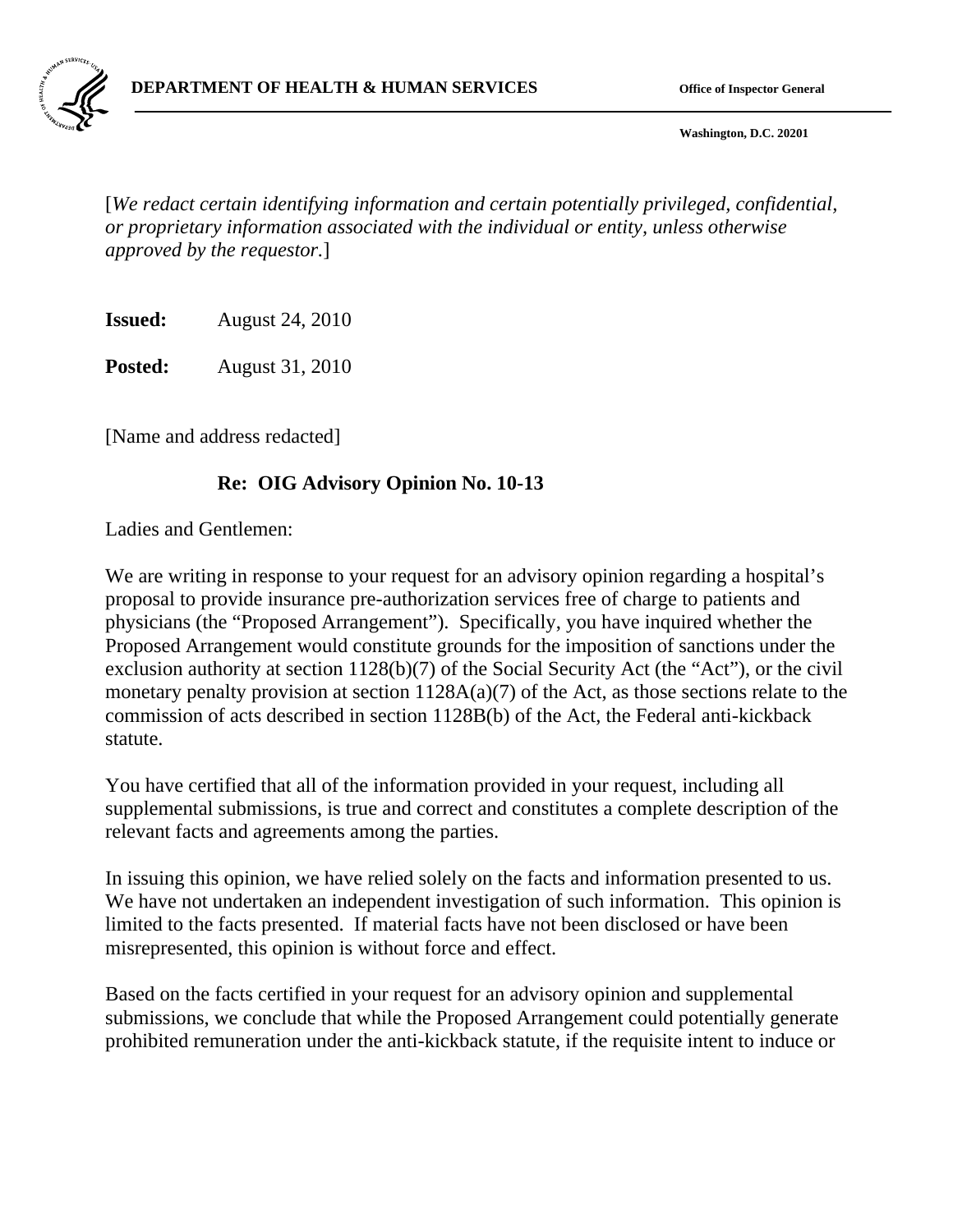Page 2 – OIG Advisory Opinion No. 10-13

or referenced in your request for an advisory opinion or supplemental submissions. reward referrals of Federal health care program business were present, the Office of Inspector General ("OIG") would not impose administrative sanctions on [name redacted] under sections 1128(b)(7) or 1128A(a)(7) of the Act (as those sections relate to the commission of acts described in section 1128B(b) of the Act) in connection with the Proposed Arrangement. This opinion is limited to the Proposed Arrangement and, therefore, we express no opinion about any ancillary agreements or arrangements disclosed

This opinion may not be relied on by any persons other than [name redacted], the requestor of this opinion, and is further qualified as set out in Part IV below and in 42 C.F.R. Part 1008.

# **I. FACTUAL BACKGROUND**

 $\overline{a}$ 

[Name redacted] (the "Requestor") is an assumed name of [name redacted], which is a [state redacted] nonprofit corporation. Requestor, a hospital, provides various health care services, including diagnostic imaging services, in [city and state redacted].

 overall volume or value of expected or past referrals. Requestor has certified that no Requestor certifies that many commercial insurers have begun requiring that providers obtain pre-authorization in order for the insurer to cover diagnostic imaging services.<sup>1</sup> Preauthorization refers to the process where medical or other information requested by an insurer is provided to the insurer to secure an authorization code that permits coverage of a service. Under the Proposed Arrangement, Requestor would provide free pre-authorization services for all patients referred to it for imaging services in the following manner. When a patient's imaging procedure requires pre-authorization, Requestor's Pre-Access Department would contact the patient's insurer and provide it with information necessary to obtain preauthorization. This service would be at no charge and made available on an equal basis to all patients and referring physicians using Requestor without regard to any physician's payments would be made to physicians under the Proposed Arrangement, and that it has no explicit or implicit arrangements with any referring physicians in connection with the Proposed Arrangement.

Requestor's Pre-Access Department would obtain from physicians the documentation required by insurers. All original documentation that the Pre-Access Department receives

<sup>&</sup>lt;sup>1</sup> The Centers for Medicare and Medicaid Services ("CMS") informs us that Medicare generally does not require pre-authorization for imaging services; however, the Proposed Arrangement would include some Medicare and Medicaid patients who have enrolled in health maintenance organizations that require pre-authorization for some or all of the subject diagnostic imaging services.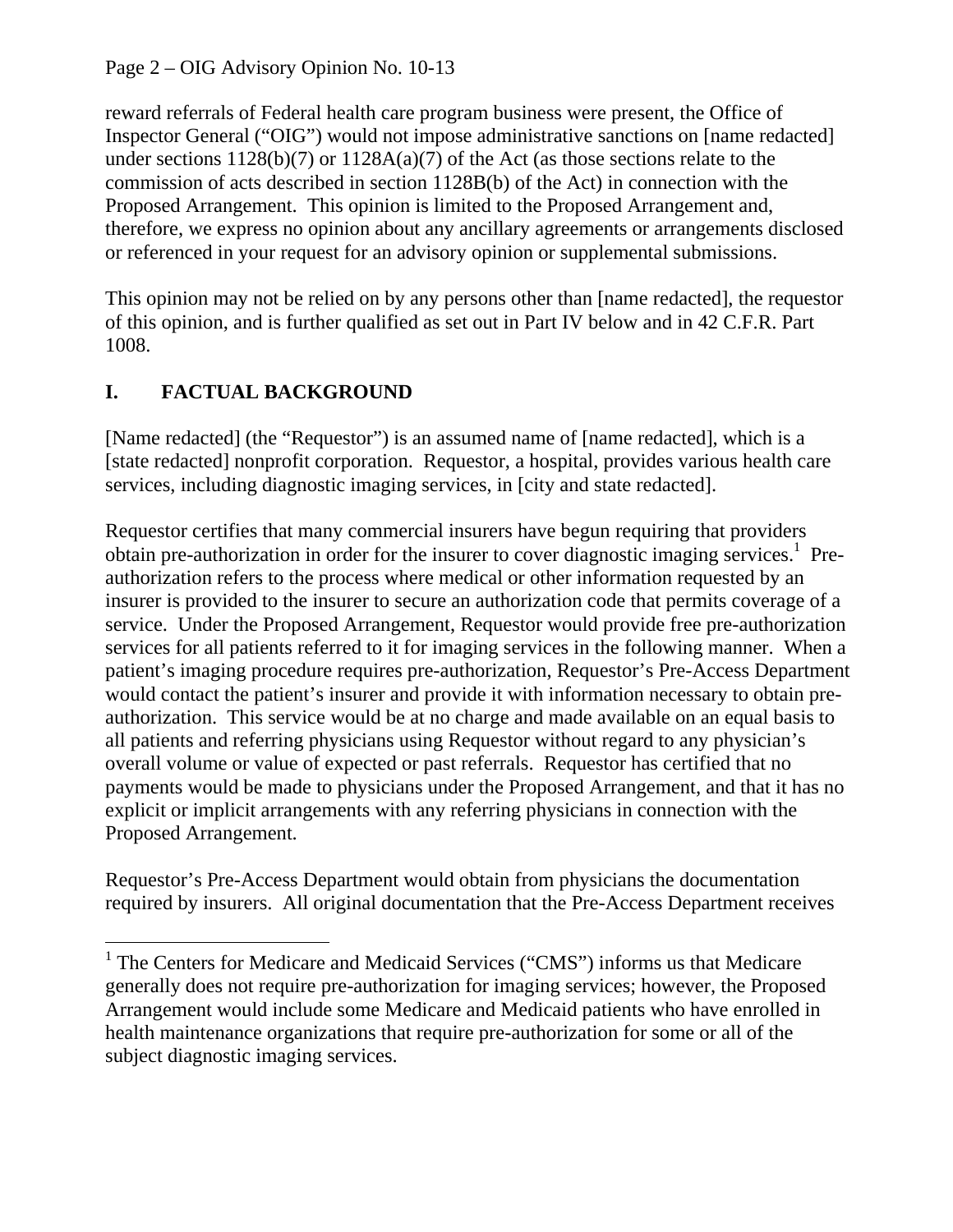### Page 3 – OIG Advisory Opinion No. 10-13

representatives of Requestor and would disclose to insurers the nature of the program.<br>Requestor would follow reasonable rules, directions, or requirements imposed by insurers. upon request. A log would be sent back to physicians indicating, as applicable, that the prefrom a physician's office would be scanned and placed into the patient's medical record. Pre-Access Department personnel would identify themselves to insurers as employees or Requestor would provide each physician with a copy of all the information the Pre-Access Department submits to insurers to obtain pre-authorization for that physician's patients, and it would make such documentation available to the Secretary of Health and Human Services authorization was obtained for their patients, the diagnoses, tests ordered, and when the test would be performed, so that physicians would have an opportunity to verify all such information.

 authorization from the insurer. According to Requestor, it commonly receives incorrect Each insurer may have its own requirements concerning which party, e.g., the referring physician, the imaging provider, or the patient, is responsible for obtaining prepre-authorization numbers from the offices of referring physicians. In such cases, insurers deny Requestor's claims and Requestor must contact the physician's office to get the correct number and re-submit the claim. Requestor certifies that physicians' offices do not have a motivation to provide accurate information because their payments from the insurers are not impacted.

According to Requestor, without having access to the actual referring physician's provider contract (typically a confidential document), it is impossible for Requestor to know for certain what pre-authorization requirements or policies, if any, are applicable to a particular referring physician. Furthermore, Requestor states that the party responsible for obtaining pre-authorization can also vary depending on the type of plan covering the patient issued by a particular insurer.

Requestor would comply with all state and Federal privacy laws in the conduct of the preauthorization services. Requestor would make no assurances to the physicians or patients regarding whether the insurer would approve any request for pre-authorization.

## **II. LEGAL ANALYSIS**

#### **A. Law**

The anti-kickback statute makes it a criminal offense knowingly and willfully to offer, pay, solicit, or receive any remuneration to induce or reward referrals of items or services reimbursable by a Federal health care program. See section 1128B(b) of the Act. Where remuneration is paid purposefully to induce or reward referrals of items or services payable by a Federal health care program, the anti-kickback statute is violated. By its terms, the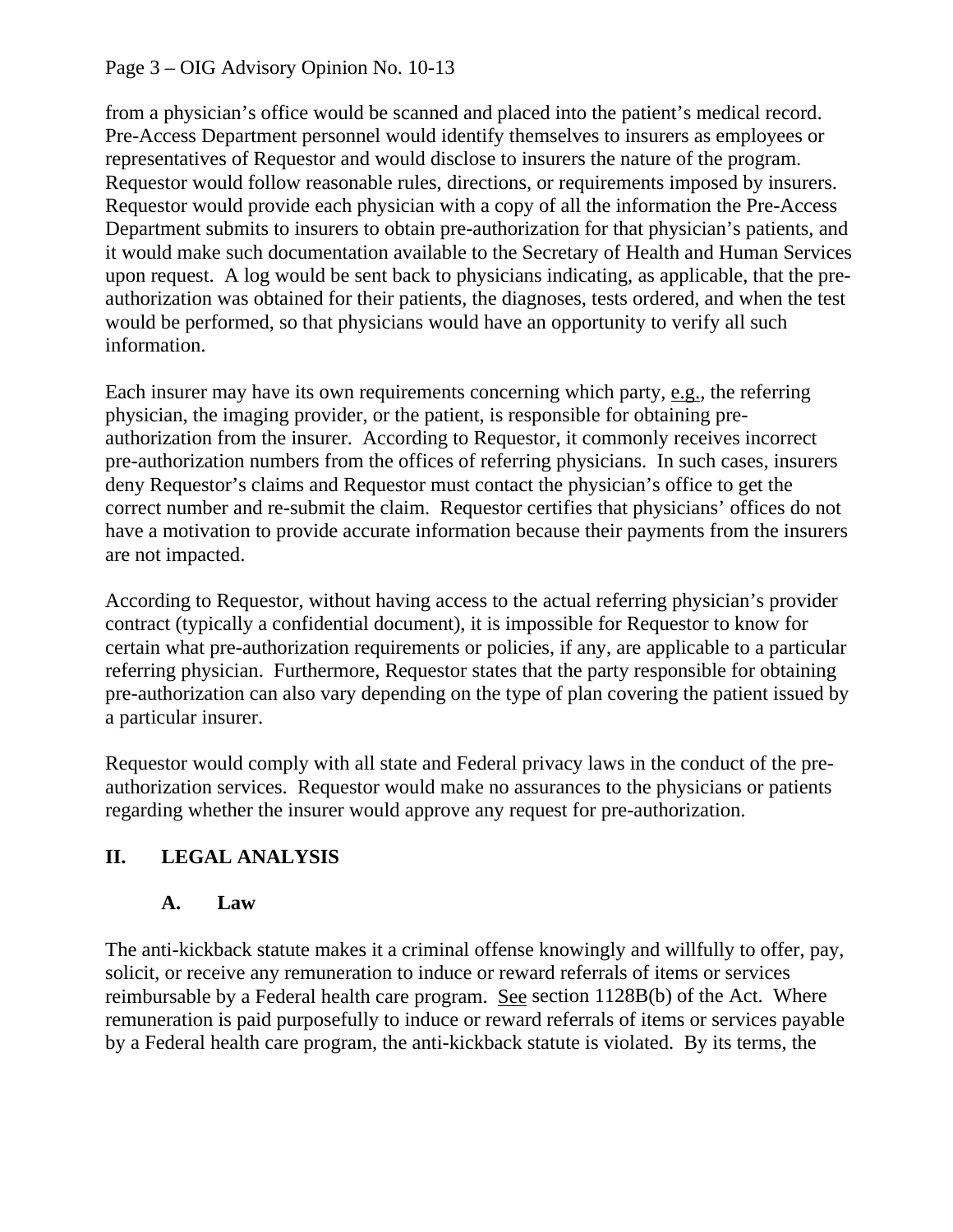statute ascribes criminal liability to parties on both sides of an impermissible "kickback" transaction. For purposes of the anti-kickback statute, "remuneration" includes the transfer of anything of value, directly or indirectly, overtly or covertly, in cash or in kind.

The statute has been interpreted to cover any arrangement where one purpose of the remuneration was to obtain money for the referral of services or to induce further referrals. United States v. Kats, 871 F.2d 105 (9th Cir. 1989); United States v. Greber, 760 F.2d 68 (3d Cir. 1985), cert. denied, 474 U.S. 988 (1985). Violation of the statute constitutes a felony punishable by a maximum fine of \$25,000, imprisonment up to five years, or both. Conviction will also lead to automatic exclusion from Federal health care programs, including Medicare and Medicaid. Where a party commits an act described in section 1128B(b) of the Act, the OIG may initiate administrative proceedings to impose civil monetary penalties on such party under section  $1128A(a)(7)$  of the Act. The OIG may also initiate administrative proceedings to exclude such party from the Federal health care programs under section 1128(b)(7) of the Act.

### **B. Analysis**

The OIG's position on the provision of free or below-market goods or services to actual or potential referral sources is longstanding and clear: such arrangements are suspect and may violate the anti-kickback statute, depending on the circumstances. For example, in 2005, the OIG issued its Supplemental Compliance Program Guidance for Hospitals, which explained that "[t]he general rule of thumb is that any remuneration flowing between hospitals and physicians should be at fair market value .... Arrangements under which hospitals . . . provide physicians with items or services for free or less than fair market value . . . [or] relieve physicians of financial obligations they would otherwise incur . . . pose significant risk." 70 Fed. Reg. 4858, 4866 (Jan. 31, 2005). In particular, the OIG consistently has distinguished between a provider that offers free items and services that are integrally related to that provider's services, and those that are not. For instance, we have stated that a laboratory that provides a free computer to a physician, which computer can only be used as part of a particular laboratory service being provided, such as printing out laboratory test results, has no independent value apart from the service that is being provided. See 56 Fed. Reg. 35978 (July 29, 1991) (preamble to the 1991 safe harbor regulations).

Obtaining pre-authorization from insurers is an administrative service with potential independent value to physicians; however, whether that service confers a benefit upon a particular referring physician depends on the facts and circumstances. Where a referring physician's contract with an insurer specifically allocates responsibility for obtaining preauthorization to the physician, an imaging provider's free pre-authorization service would relieve that physician of having to perform administrative services on which he or she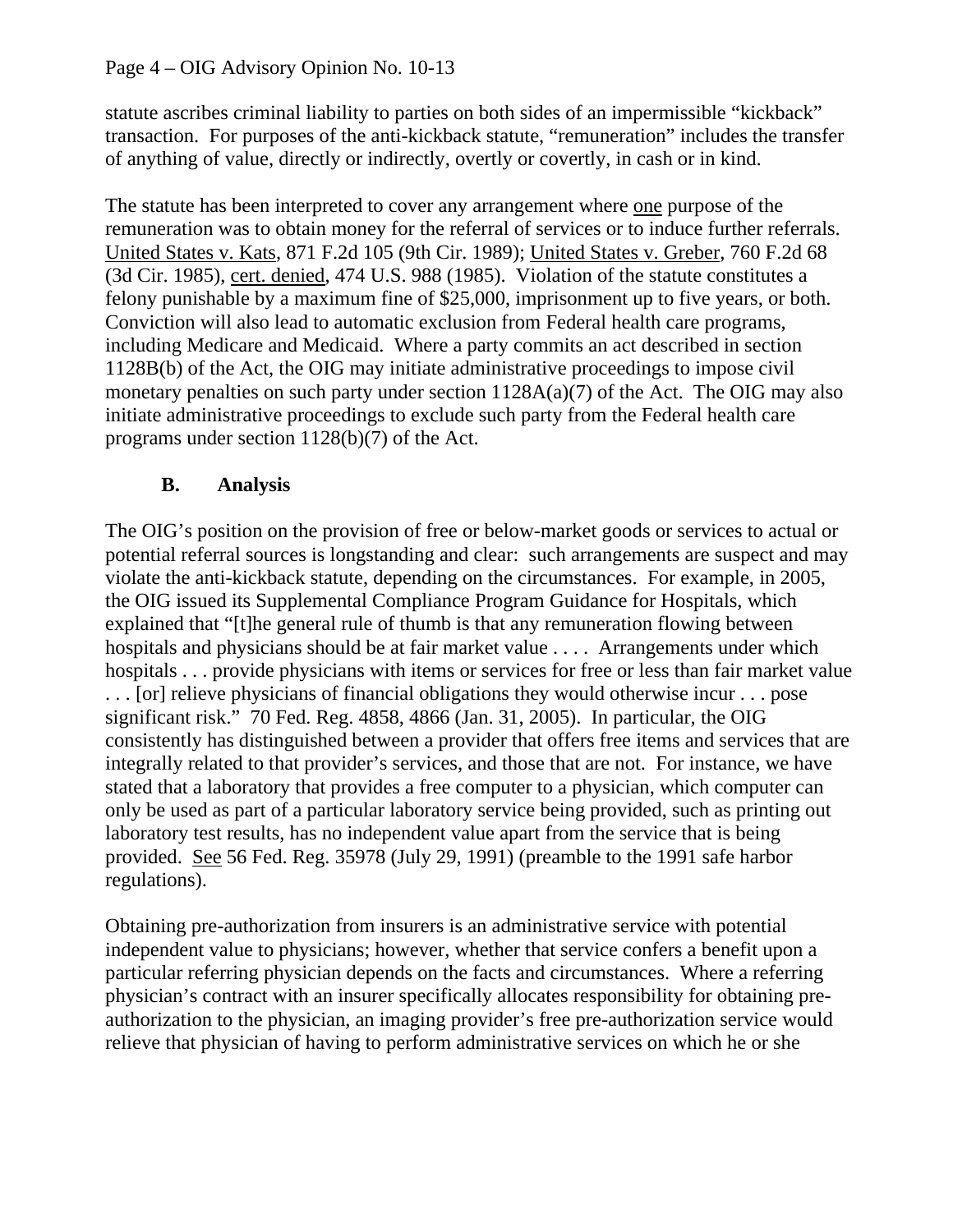#### Page 5 – OIG Advisory Opinion No. 10-13

would otherwise have to expend his or her own resources. In cases where a referring physician's contract with an insurer allocates responsibility for obtaining pre-authorization to imaging providers or patients—or does not allocate responsibility to any party—an imaging provider is not relieving an express financial obligation the physician would otherwise be required to incur, but the physician may be receiving remuneration nonetheless (e.g., a physician whose staff is devoting considerable time to pre-authorizations might realize significant savings).

When a party in a position to benefit from referrals provides free administrative services to an existing or potential referral source, there is a risk that at least one purpose of providing the services is to influence referrals. For a combination of the following reasons, we conclude that the Proposed Arrangement presents a low level of such risk, and we will not impose administrative sanctions arising under the anti-kickback statute on Requestor in connection with the Proposed Arrangement.

First, while the Proposed Arrangement could result in some remuneration to physicians who have been expending administrative resources to obtain pre-authorizations for their patients, we believe that in the context of the Proposed Arrangement the risk of fraud and abuse in such situations is low. The Proposed Arrangement would not target any particular referring physicians. In the majority of cases—given the multitude of insurance plans and plan requirements—Requestor is unlikely to know a physician's obligations with respect to an order for a particular patient. Where Requestor may unwittingly relieve some physicians of their pre-authorization obligations, such relief would occur by chance, not design. This fact, together with the fact that the pre-authorization service would be made available on an equal basis to all patients and physicians, without regard to any physician's overall volume or value of expected or past referrals, significantly lowers the risk that Requestor could use the Proposed Arrangement to reward referrals.

Second, the Proposed Arrangement contains safeguards that further lower the risk of fraud and abuse. Requestor will not make payments to physicians under the Proposed Arrangement, and it has no ancillary agreements with referring physicians that would otherwise reward referrals to Requestor. Requestor has certified that it would make no assurances to physicians or patients that its pre-authorization service would result in preauthorization being approved, and it will collect and provide to insurers only such documentation of medical necessity as it receives from referring physicians. Finally, in addition to these fraud and abuse safeguards, Requestor would comply with all state and Federal privacy laws in the conduct of its pre-authorization services.

Third, the Pre-Access Department handling the pre-authorizations would operate transparently. Personnel would identify themselves to insurers as employees or representatives of Requestor, disclose to insurers the nature of the program, and would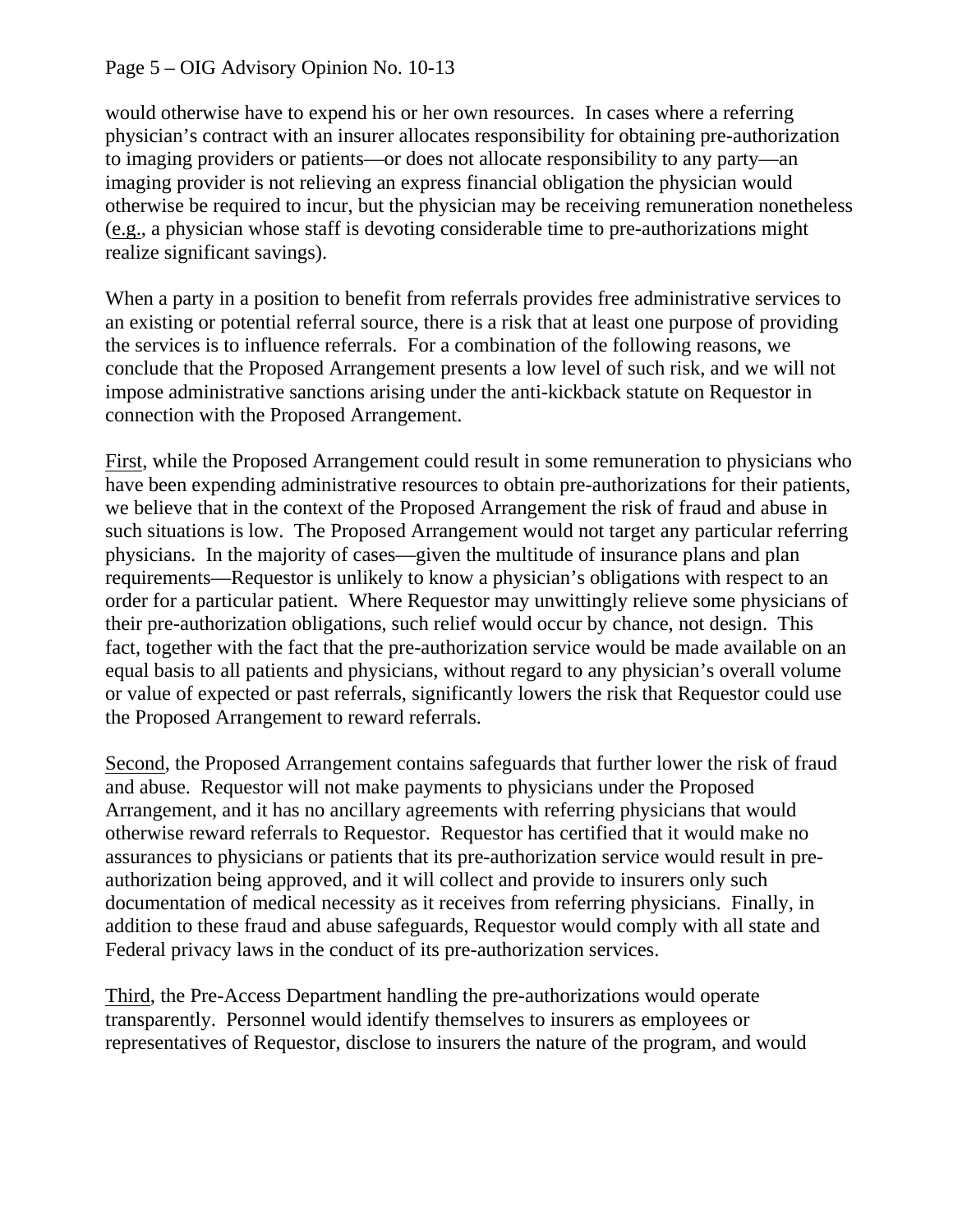### Page 6 – OIG Advisory Opinion No. 10-13

provide each physician with a copy of all the information it submits to insurers to obtain pre-authorization for that physician's patients. Pre-Access Department staff would have little opportunity to influence referrals because patients would have already selected Requestor. In this way, the Proposed Arrangement contrasts with arrangements where referral seekers provide referral sources with staff who have a greater ability to influence referrals, for example discharge planners, home care coordinators, or home care liaisons.

Fourth, importantly, Requestor has a legitimate business interest in offering uniform preauthorization services. Whereas insurers may place responsibility for pre-authorization on imaging providers, referring physicians, or patients, only Requestor's payments are at stake. Requestor's financial interest in ensuring that pre-authorization is diligently pursued provides a rationale for the Proposed Arrangement wholly distinct from a scheme to curry favor with referral sources. These circumstances lower the risk that the Proposed Arrangement is a stalking horse for illicit payments to Requestor's referral sources.

Finally, we emphasize that nothing in this opinion should be read to suggest that imaging providers are required to offer or provide free pre-authorization services to patients or referring physicians.<sup>2</sup>

## **III. CONCLUSION**

 $\overline{a}$ 

Based on the facts certified in your request for an advisory opinion and supplemental submissions, we conclude that while the Proposed Arrangement could potentially generate prohibited remuneration under the anti-kickback statute, if the requisite intent to induce or reward referrals of Federal health care program business were present, the OIG would not impose administrative sanctions on [name redacted] under sections 1128(b)(7) or 1128A(a)(7) of the Act (as those sections relate to the commission of acts described in

<sup>&</sup>lt;sup>2</sup> We note that section 1128A(a)(5) of the Act provides for the imposition of civil monetary penalties against any person who gives something of value to a Medicare or state health care program, including Medicaid, beneficiary that the benefactor knows or should know is likely to influence the beneficiary's selection of a particular provider, practitioner, or supplier of any item or service for which payment may be made, in whole or in part, by Medicare or a state health care program, including Medicaid. The OIG may also initiate administrative proceedings to exclude such party from the Federal health care programs. With respect to any potential inducement to patients who, in the absence of the Proposed Arrangement, might have to obtain pre-authorization on their own, we conclude that because the Proposed Arrangement implicates only a limited number of Federal health care program beneficiaries who are enrolled in managed care plans with pre-authorization requirements, and for the reasons noted above, the Proposed Arrangement would not constitute grounds for administrative sanctions under section  $1128A(a)(5)$ .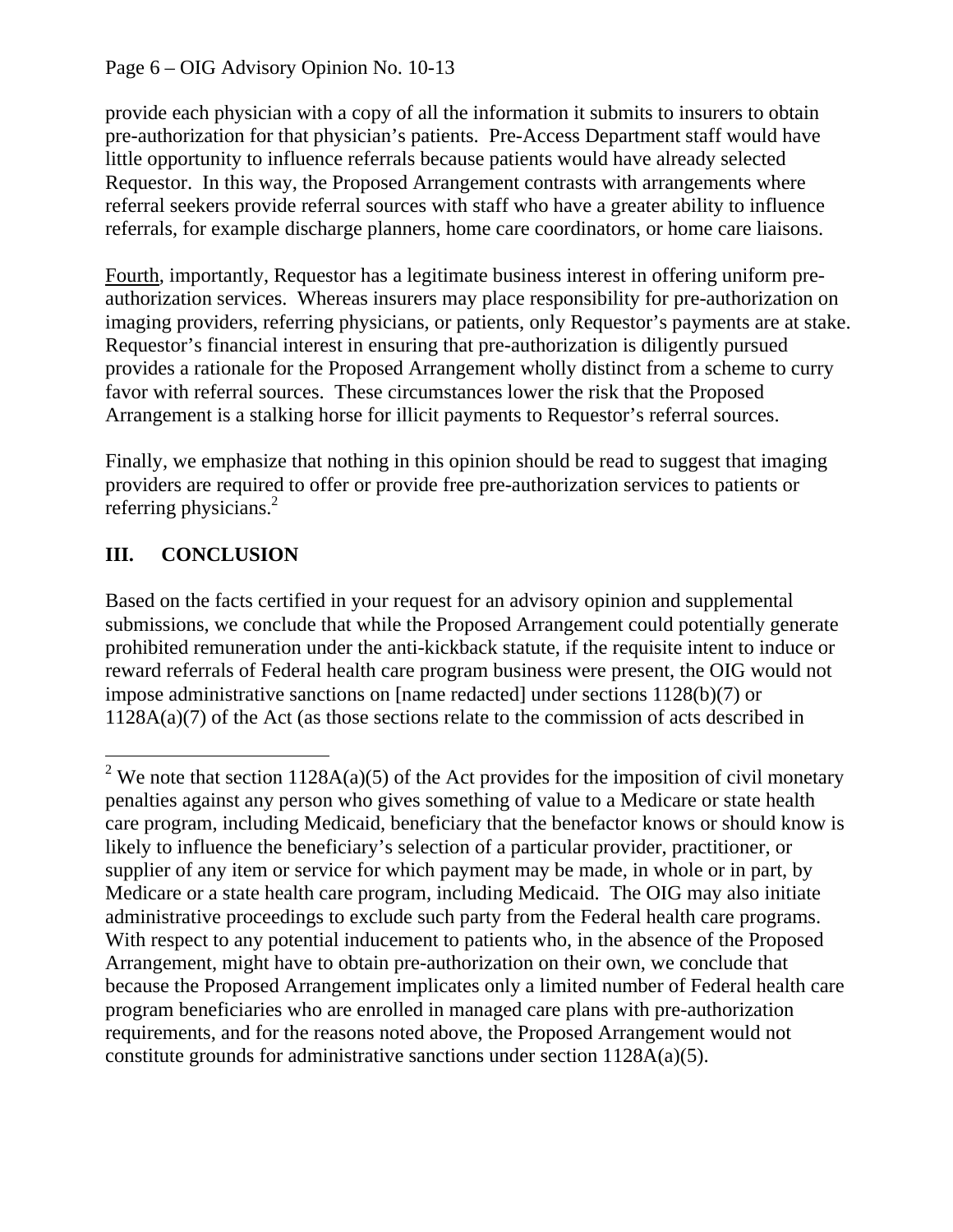Page 7 – OIG Advisory Opinion No. 10-13

section 1128B(b) of the Act) in connection with the Proposed Arrangement. This opinion is limited to the Proposed Arrangement and, therefore, we express no opinion about any ancillary agreements or arrangements disclosed or referenced in your request for an advisory opinion or supplemental submissions.

## **IV. LIMITATIONS**

The limitations applicable to this opinion include the following:

- This advisory opinion is issued only to [name redacted], the requestor of this opinion. This advisory opinion has no application to, and cannot be relied upon by, any other individual or entity.
- This advisory opinion may not be introduced into evidence in any matter involving an entity or individual that is not a requestor of this opinion.
- This advisory opinion is applicable only to the statutory provisions specifically noted above. No opinion is expressed or implied herein with respect to the application of any other Federal, state, or local statute, rule, regulation, ordinance, or other law that may be applicable to the Proposed Arrangement, including, without limitation, the physician self-referral law, section 1877 of the Act.
- This advisory opinion will not bind or obligate any agency other than the U.S. Department of Health and Human Services.
- This advisory opinion is limited in scope to the specific arrangement described in this letter and has no applicability to other arrangements, even those which appear similar in nature or scope.
- No opinion is expressed herein regarding the liability of any party under the False Claims Act or other legal authorities for any improper billing, claims submission, cost reporting, or related conduct.

This opinion is also subject to any additional limitations set forth at 42 C.F.R. Part 1008.

The OIG will not proceed against Requestor with respect to any action that is part of the Proposed Arrangement taken in good faith reliance upon this advisory opinion, as long as all of the material facts have been fully, completely, and accurately presented, and the Proposed Arrangement in practice comports with the information provided. The OIG reserves the right to reconsider the questions and issues raised in this advisory opinion and,